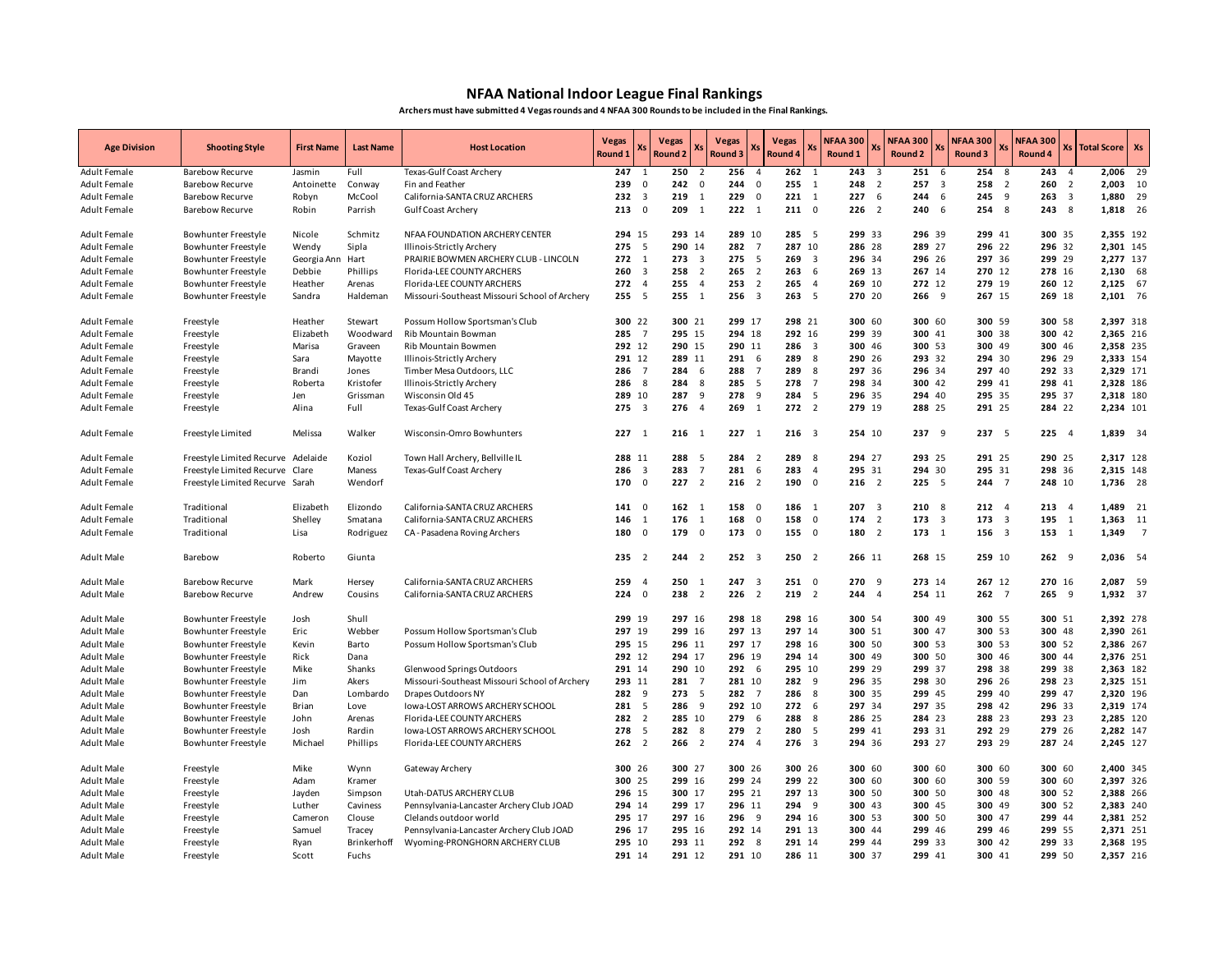| <b>Adult Male</b>                            | Freestyle                       | Ronald       | DeMena      | New York-C&C Archery and Sporting Goods       | 286           | 9                       | 287           | 9                       | 285           | $\overline{7}$           | 287<br>8                        | 299 40    | 298 40           |                | 300 38    | 300 49                         | 2,342 200 |     |
|----------------------------------------------|---------------------------------|--------------|-------------|-----------------------------------------------|---------------|-------------------------|---------------|-------------------------|---------------|--------------------------|---------------------------------|-----------|------------------|----------------|-----------|--------------------------------|-----------|-----|
| <b>Adult Male</b>                            | Freestyle                       | Brandon      | Peterson    | Evergreen Archery                             | 280           | 8                       | 286 11        |                         | 284           | 6                        | 290<br>9                        | 298 43    | 298 45           |                | 297 30    | 296 38                         | 2,329 190 |     |
| <b>Adult Male</b>                            | Freestyle                       | Gabe         | Sinniger    | <b>Bow Rack</b>                               | 271           | $\overline{4}$          | 280           | 6                       | 286           | 6                        | 288<br>5                        | 296 29    | 296 34           |                | 298 37    | 296 27                         | 2,311 148 |     |
| <b>Adult Male</b>                            | Freestyle                       | Jay          | Harmon      | Florida-LEE COUNTY ARCHERS                    | 280           | $\overline{4}$          | 282 5         |                         | 281           | $\overline{2}$           | 280<br>- 6                      | 292 23    | 292 26           |                | 292 38    | 293 32                         | 2,292 136 |     |
|                                              |                                 |              |             |                                               |               |                         |               |                         |               |                          |                                 |           |                  |                |           |                                |           |     |
| <b>Adult Male</b>                            | Freestyle Limited Recurve Glen  |              | Thomas      | Gold-N-Grain Archery                          | 287           | 9                       | 284 10        |                         | 286           | - 8                      | 288<br>- 9                      | 295 31    | 295 37           |                | 296 37    | 300 43                         | 2,331 184 |     |
| <b>Adult Male</b>                            | Freestyle Limited Recurve Scott |              | Bowman      | The Archers Corner                            | 280           | 6                       | 284           | 6                       | 286           | 9                        | 286<br>8                        | 298 37    | 298 38           |                | 298 36    | 298 40                         | 2,328 180 |     |
| <b>Adult Male</b>                            | Freestyle Limited Recurve John  |              | Walkosak    | <b>Crooked River</b>                          | 240           | $\overline{\mathbf{0}}$ | 238           | $\mathbf{1}$            | 246           | 1                        | 240<br>$\overline{1}$           | 259 5     | 2618             |                | 250 11    | 252 5                          | 1,986 32  |     |
| Adult Male                                   | Freestyle Limited Recurve Tyler |              | Kleiman     | Crooked River Archers                         | 201           | $\overline{\mathbf{0}}$ | 196           | $\overline{\mathbf{0}}$ | 196           | $\overline{\mathbf{0}}$  | 171<br>$\overline{\mathbf{0}}$  | 229 5     | 206 5            |                | 186 1     | 179<br>$\overline{\mathbf{0}}$ | 1,564 11  |     |
|                                              |                                 |              |             |                                               |               |                         |               |                         |               |                          |                                 |           |                  |                |           |                                |           |     |
| <b>Adult Male</b>                            | Longbow                         | Joshua       | Miller      | Missouri-Southeast Missouri School of Archery | 263           | $\overline{7}$          | $255 \quad 3$ |                         | 263           | 5                        | 264<br>$\overline{4}$           | 268 15    | 267 10           |                | 267 8     | 274 12                         | 2,121 64  |     |
| <b>Adult Male</b>                            | Longbow                         | John         | Tong        | Athena Archery and Adaptive Sports            | 228           | $\overline{\mathbf{3}}$ | 221           | $\overline{1}$          | 235           | $\mathbf{1}$             | 237<br>$\overline{4}$           | 255 5     | 254              | $\overline{7}$ | 253 11    | 254<br>$\overline{\mathbf{3}}$ | 1,937 35  |     |
| <b>Adult Male</b>                            | Longbow                         | Renal        | Earl        |                                               | 169           | 1                       | 155           | $\overline{\mathbf{0}}$ | 143           | $\overline{1}$           | 148<br>$\overline{\mathbf{0}}$  | 181 2     | 154              | $\overline{4}$ | 148 0     | 204<br>6                       | 1,302 14  |     |
|                                              |                                 |              |             |                                               |               |                         |               |                         |               |                          |                                 |           |                  |                |           |                                |           |     |
| <b>Adult Male</b>                            | Traditional                     | Mike         | Fassio      | California-SANTA CRUZ ARCHERS                 | 239           | 1                       | 231           | $\overline{\mathbf{0}}$ | $241$ 2       |                          | 257<br>$\overline{2}$           | 273 12    | $262 \t 7$       |                | 2606      | 261 10                         | 2,024 40  |     |
| Adult Male                                   | Traditional                     | Eythan       | Gordon      | California-SANTA CRUZ ARCHERS                 | 199           | 1                       | 189           | 1                       | 201           | $\overline{\mathbf{0}}$  | 206<br>$\overline{2}$           | 229 5     | 232 6            |                | 235 4     | $222 \t1$                      | 1,713 20  |     |
| Adult Male                                   | Traditional                     | Brian        | James       | Texas-Archery Country                         | 203           | $\overline{2}$          | 205           | $\overline{\mathbf{0}}$ | 215           | $\mathbf 0$              | 229<br>$\mathbf{1}$             | $204$ 2   | 209              | $\overline{2}$ | 188 2     | 178<br>$\overline{2}$          | 1,631 11  |     |
|                                              |                                 |              |             |                                               |               |                         |               |                         |               |                          |                                 |           |                  |                |           |                                |           |     |
| Cub Female                                   | Barebow                         | Bailey       | Lurz        | Nebraska Norfolk Archery Club                 | 263           | $\overline{4}$          | 266           | $\overline{2}$          | 269           | $\overline{2}$           | 263<br>$\overline{1}$           | 258 8     | 267 11           |                | 280 16    | 266 5                          | 2,132 49  |     |
| Cub Female                                   | Barebow                         | Aubrey       | Shull       |                                               | 240           | $\overline{2}$          | 214           | $\overline{\mathbf{0}}$ | 230           | $\overline{\mathbf{3}}$  | 241<br>$\overline{\mathbf{3}}$  | 269 13    | 276 17           |                | 269 15    | 269 22                         | 2,008 75  |     |
|                                              |                                 |              |             |                                               |               |                         |               |                         |               |                          |                                 |           |                  |                |           |                                |           |     |
| Cub Female                                   | Bowhunter Freestyle             | Sofie        | Rardin      | Iowa-LOST ARROWS ARCHERY SCHOOL               | 266           | $\overline{4}$          | 265           | $\overline{2}$          | 256           | 3                        | 232<br>$\overline{\mathbf{3}}$  | 270 14    | 270 13           |                | 267 12    | 247 14                         | 2,073 65  |     |
| Cub Female                                   | Bowhunter Freestyle             | Naomi        | Akers       | Missouri-Southeast Missouri School of Archery | 232           | $\overline{\mathbf{0}}$ | 233           | $\overline{4}$          | 229           | $\overline{2}$           | 235<br>$\mathbf{1}$             | 252 9     | 2436             |                | 252 11    | 251 7                          | 1,927 40  |     |
|                                              |                                 |              |             |                                               |               |                         |               |                         |               |                          |                                 |           |                  |                |           |                                |           |     |
| Cub Female                                   | Freestyle                       | Gianna       | Burke       | Alaska - Screaming Eagle Archers              | 278 7         |                         | $274 - 3$     |                         | 280           | $\overline{\phantom{0}}$ | 283 7                           | 292 20    | 292 26           |                | 281 13    | 293 20                         | 2,273 101 |     |
|                                              |                                 |              |             |                                               |               |                         |               |                         |               |                          |                                 |           |                  |                |           |                                |           |     |
| Cub Male                                     | Barebow                         | <b>Bryce</b> | Lurz        | Nebraska--Norfolk Archery Club                | 278           | $-5$                    | 286           | - 6                     | 276           | - 5                      | 285<br>$\overline{7}$           | 284 13    | 274 14           |                | 279 16    | 286 20                         | 2,248 86  |     |
| Cub Male                                     | Barebow                         | Henry        | James       | Texas-Archery Country                         | 217           | 1                       | 206           | $\overline{\mathbf{0}}$ | 210           | 1                        | 223<br>$\overline{4}$           | 256 11    | 237 6            |                | $227$ 2   | 249<br>$\overline{7}$          | 1,825 32  |     |
| Cub Male                                     | Barebow                         | Ayden        | Walker      | Wisconsin-Omro Bowhunters                     | 209           | 1                       | 187           | $\overline{\mathbf{0}}$ | 188           | $\overline{1}$           | 200<br>$\overline{\mathbf{0}}$  | 197 5     | 184 7            |                | 192 4     | 214 4                          | 1,571 22  |     |
|                                              |                                 |              |             |                                               |               |                         |               |                         |               |                          |                                 |           |                  |                |           |                                |           |     |
| Cub Male                                     | Bowhunter Freestyle             | Colten       | Fink        | Young Guns @ Deadwood                         | $273 \quad 3$ |                         | $262 \quad 3$ |                         | 262           | $\overline{2}$           | 281<br>$\overline{4}$           | 276 15    | 289 20           |                | 289 24    | 286 20                         | 2,218 91  |     |
| Cub Male                                     | Bowhunter Freestyle             | Julian       | Walker      | Critters Wolf River Sports                    | 193           | 1                       | 156           | $\mathbf 0$             | 164           | 1                        | 198<br>1                        | 177 2     | 235 4            |                | 233 4     | 199<br>5                       | 1,555 18  |     |
|                                              |                                 |              |             |                                               |               | $\overline{0}$          |               | $\overline{0}$          |               |                          |                                 |           | 189 4            |                |           | 144<br>$\overline{2}$          |           |     |
| Cub Male                                     | Bowhunter Freestyle             | Luke         | Rardin      | Iowa-LOST ARROWS ARCHERY SCHOOL               | 178           |                         | 157           |                         | 182 1         |                          | 153<br>$\overline{\phantom{0}}$ | 206 8     |                  |                | 184 5     |                                | 1,393 20  |     |
| Cub Male                                     |                                 | Easton       |             | Leo's Field Archers                           | 300 22        |                         | 300 28        |                         | 299 25        |                          | 299 16                          | 300 59    | 300 60           |                | 300 60    | 300 59                         | 2,398 329 |     |
|                                              | Freestyle                       |              | Rupp        |                                               | 278           | $\overline{4}$          | 291 11        |                         | 277           | 5                        | 277<br>$\overline{7}$           | 292 30    | 296 32           |                | 286 24    | 294 27                         |           |     |
| Cub Male                                     | Freestyle                       | Joseph       | Burke       | Alaska - Screaming Eagle Archery              |               |                         |               |                         |               |                          |                                 |           |                  |                |           |                                | 2,291 140 |     |
| Cub Male                                     | Freestyle                       | Connor       | Goehring    |                                               | 267           | $\overline{4}$          | 266           | 5                       | 268           | - 5                      | 259<br>$\overline{4}$           | 300 42    | 300 44           |                | 300 36    | 300 53                         | 2,260 193 |     |
|                                              | Barebow                         | Lynn         | McAvoy      | Connecticut-Halls Arrow                       | 225           | $\overline{1}$          | 228           | $\overline{2}$          | 211           | - 1                      | 225<br>$\overline{\mathbf{0}}$  | 246 5     | 252 12           |                | 220 5     | 241 7                          | 1,848 33  |     |
| Master Senior Female<br>Master Senior Female | Barebow                         | Linda        | Noviello    | Florida-LEE COUNTY ARCHERS                    | 201           |                         | 226           |                         | 231           |                          | 197                             | $213$ 2   | 229 7            |                | $226 \t3$ | 224 7                          | 1,747 19  |     |
|                                              |                                 |              |             |                                               |               |                         |               |                         |               |                          |                                 |           |                  |                |           |                                |           |     |
| Master Senior Female                         | Bowhunter Freestyle             | Glynis       | Crabb       | Predators Archery Gilroy California           | 258           | $\overline{\mathbf{3}}$ | 260           | $\overline{2}$          | 258           | 1                        | 262<br>$\overline{2}$           | 267 10    | 272 19           |                | 270 11    | 273 11                         | 2,120 59  |     |
|                                              |                                 |              | Terribilini | California-SANTA CRUZ ARCHERS                 | 243           | $\overline{2}$          | 249           | $\overline{4}$          | 242           | $\overline{2}$           | 215<br>$\overline{2}$           | 275 15    | 266 10           |                | 274 15    | 272 15                         | 2,036 65  |     |
| Master Senior Female                         | Bowhunter Freestyle             | Bonnie       |             |                                               |               |                         |               |                         |               |                          |                                 |           |                  |                |           |                                |           |     |
| Master Senior Female                         | Freestyle                       | Lisa         | Thomas      | bow rack redding ca.                          | 2614          |                         | 2766          |                         | 269           | $\overline{\phantom{0}}$ | 265 5                           | 277 19    | 276 15           |                | 274 17    | 272 19                         | 2,170 90  |     |
|                                              |                                 |              |             |                                               |               |                         |               |                         |               |                          |                                 |           |                  |                |           |                                |           |     |
| Master Senior Male                           | Barebow                         | Donald       | Prince      | The Bow Rack                                  | 266           | $\overline{2}$          | 278           | - 8                     | 264           | $\overline{2}$           | 271<br>5                        | 272 11    | 275 10           |                | 271 14    | 272 17                         | 2,169 69  |     |
| Master Senior Male                           | Barebow                         | Lawrence     | Davis III   | AVGC                                          | 218           | 1                       | 202           | $\overline{\mathbf{0}}$ | 204           | 1                        | 212<br>$\overline{1}$           | $220 \t1$ | $228 \t 0$       |                | 230 4     | $231 \t1$                      | 1,745     | - 9 |
|                                              |                                 |              |             |                                               |               |                         |               |                         |               |                          |                                 |           |                  |                |           |                                |           |     |
| Master Senior Male                           | <b>Bowhunter Freestyle</b>      | John         | Pfoh        | Crooked River Archery                         | $245 \t1$     |                         | 259 4         |                         | $261 \quad 1$ |                          | $265 - 3$                       | 272 6     | 270 14           |                | 267 9     | 265 7                          | 2,104 45  |     |
|                                              |                                 |              |             |                                               |               |                         |               |                         |               |                          |                                 |           |                  |                |           |                                |           |     |
| Master Senior Male                           | Freestyle                       | Steven D.    | Gibbs       | Montello Bowbenders                           | 294 14        |                         | 295 18        |                         | 297 17        |                          | 299 18                          | 300 54    | 300 55           |                | 300 56    | 300 56                         | 2,385 288 |     |
| Master Senior Male                           | Freestyle                       | Richard      | Orth        | Timber Mesa Outdoors                          | 279           | $\overline{7}$          | 273           | $\overline{2}$          | 264           | 6                        | 289<br>$\overline{7}$           | 289 23    | 296 20           |                | 298 30    | 300 34                         | 2,288 129 |     |
|                                              |                                 |              |             |                                               |               |                         | 285           |                         | 281           |                          | 279                             | 279 18    |                  |                |           |                                |           |     |
| Master Senior Male                           | Freestyle                       | Chris<br>Al  | Thomas      | bow rack redding California                   | 287 10<br>272 |                         | 272           | 6<br>$\overline{7}$     | 270           | 6                        | $\overline{7}$<br>272<br>- 6    | 286 18    | 280 26<br>284 22 |                | 279 18    | 284 22<br>289 26               | 2,254 113 |     |
| Master Senior Male                           | Freestyle                       |              | Cozzetto    | Colorado-Archery School of the Rockies        |               | $\overline{2}$          |               |                         |               | 5                        |                                 |           |                  |                | 288 20    |                                | 2,233 106 |     |
| Master Senior Male                           | Freestyle                       | Ronald       | DeMena      | New York-C&C Archery and Sporting Goods       | $272 \t2$     |                         | 267           | 5                       | 271           | $5^{\circ}$              | 276<br>9                        | 284 24    | 287 26           |                | 280 23    | 274 14                         | 2,211 108 |     |
| Master Senior Male                           | Freestyle Limited               | Anthony      | DiDio       | New York-SUFFOLK ARCHERS INC                  | 236 1         |                         | $252 \t2$     |                         | $246$ 2       |                          | 2472                            | 257 10    | 260 4            |                | 252 14    | 259 7                          | 2,009 42  |     |
|                                              |                                 |              |             |                                               |               |                         |               |                         |               |                          |                                 |           |                  |                |           |                                |           |     |
|                                              |                                 |              |             |                                               |               |                         |               |                         |               |                          |                                 |           |                  |                |           |                                |           |     |
| Pro Silver Senior Female Freestyle           |                                 | Brenda       | Bond        | Virginia-PRINCE WILLIAM ARCHERS               | 293 10        |                         | 291 11        |                         | 292 11        |                          | 290 11                          | 299 44    | 299 43           |                | 300 49    | 300 41                         | 2,364 220 |     |
|                                              |                                 |              |             |                                               |               |                         |               |                         |               |                          |                                 |           |                  |                |           |                                |           |     |
| Pro Senior Male                              | Freestyle                       | Louis        | Russo       | New York-C&C Archery and Sporting Goods       | 300 24        |                         | 300 22        |                         | 300 27        |                          | 300 27                          | 300 59    | 300 59           |                | 300 58    | 300 59                         | 2,400 335 |     |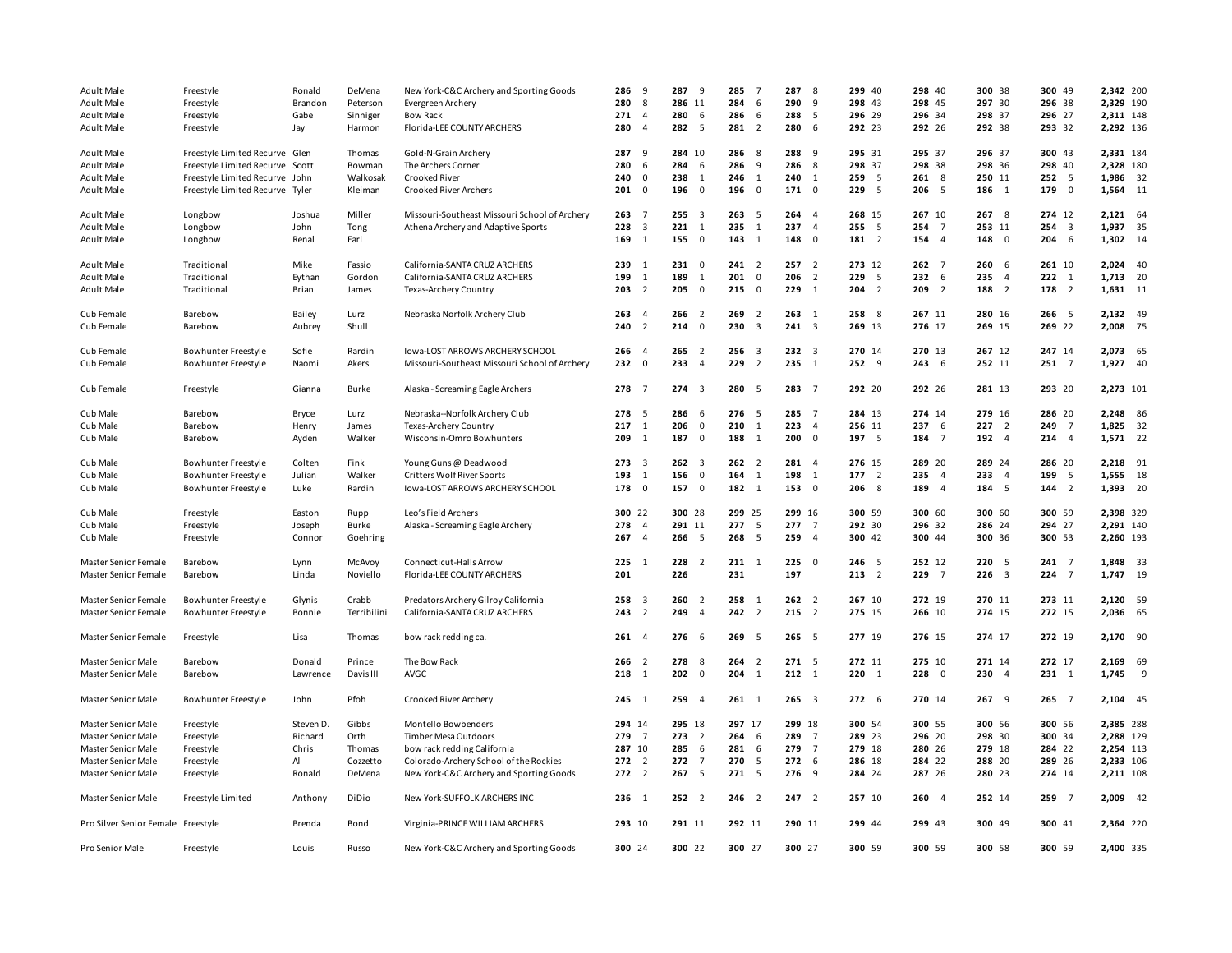| Senior Female        | Barebow                         | Darlene      | Kossler       | Illinois-Strictly Archery                     | 226                            |                         | 252                            | 249     |                         | 246                            | 253 10    | 260 13        | 237 4      | 236       | $\overline{7}$ | 2,224 34  |  |
|----------------------|---------------------------------|--------------|---------------|-----------------------------------------------|--------------------------------|-------------------------|--------------------------------|---------|-------------------------|--------------------------------|-----------|---------------|------------|-----------|----------------|-----------|--|
| Senior Female        | Barebow                         | Tracey       | Francis       | Florida-Easton Newberry Archery Center        | 236                            | 0                       | 217                            | 236     | $\overline{2}$          | 227<br>$\overline{2}$          | 237 9     | 251 8         | $241 \t6$  | 247       | 6              | 1,892 33  |  |
|                      |                                 |              |               |                                               |                                |                         |                                |         |                         |                                |           |               |            |           |                |           |  |
| Senior Female        | <b>Barebow Recurve</b>          | Nicole       | Clouser       | Ohio-Crooked River Archers                    | 23300                          |                         | $242 \quad 1$                  | $234$ 2 |                         | $232 \t1$                      | 251 10    | $244$ 4       | 253 8      | 248       | 8              | 1,937 34  |  |
| Senior Female        | <b>Barebow Recurve</b>          | Teresa       | Pettit        |                                               | 234                            | $\overline{1}$          | $232 \t2$                      | 220     |                         | 233                            | 248 11    | 25388         | $237 - 9$  | 240       | 8              | 1,897 39  |  |
| Senior Female        | <b>Barebow Recurve</b>          | JENNY        | <b>DUTTON</b> | Bass Pro Shop, Bristol TN                     | 218                            | 1                       | 218<br>$\overline{2}$          | 226     | $\overline{\mathbf{0}}$ | 233<br>$\overline{2}$          | 209 1     | 2150          | $200$ 2    | 224       | 5              | 1,743 13  |  |
| Senior Female        | <b>Barebow Recurve</b>          | Sonja        | Kent          | The Bow Rack                                  | 166                            | $\overline{\mathbf{0}}$ | 164<br>$\overline{\mathbf{0}}$ | 170     | 1                       | 167<br>$\overline{1}$          | 177 2     | $161 \quad 3$ | $200 \t 2$ | 203       | $\overline{4}$ | 1,408 13  |  |
|                      |                                 |              |               |                                               |                                |                         |                                |         |                         |                                |           |               |            |           |                |           |  |
| Senior Female        | Bowhunter Freestyle             | Kelly        | Slama         | PRAIRIE BOWMEN ARCHERY CLUB - LINCOLN         | 265 5                          |                         | 265<br>6                       | 267     | $\overline{7}$          | 269<br>$\overline{4}$          | 290 20    | 289 26        | 284 16     | 278 22    |                | 2,207 106 |  |
| Senior Female        | <b>Bowhunter Freestyle</b>      | Keri         | Gariepy       | Missouri-Southeast Missouri School of Archery | $244$ 1                        |                         | 248<br>$\overline{2}$          | 245     | $\overline{\mathbf{0}}$ | $254$ 2                        | 261 13    | 276 9         | 272 22     | 260 12    |                | 2,060 61  |  |
|                      |                                 |              |               |                                               |                                |                         |                                |         |                         |                                |           |               |            |           |                |           |  |
| Senior Female        | Freestyle                       | Deanna       | Cronin        | Timber Mesa Outdoors                          | 296 15                         |                         | 296 19                         | 298 21  |                         | 294 12                         | 298 54    | 299 53        | 300 50     | 300 57    |                | 2,381 281 |  |
| Senior Female        | Freestyle                       | Melissa      | Bender        | New York-C&C Archery and Sporting Goods       | 295 17                         |                         | 295 15                         | 295     | 8                       | 292 16                         | 300 42    | 300 47        | 299 43     | 299 44    |                | 2,375 232 |  |
| Senior Female        | Freestyle                       | Stephanie    | Lord          | Arizona-DESERT SKY ARCHERS                    | 282 6                          |                         | 280 6                          | 288     | 8                       | 280 5                          | 293 34    | 294 32        | 294 29     | 295 36    |                | 2,306 156 |  |
|                      |                                 |              |               |                                               |                                |                         |                                |         |                         |                                |           |               |            |           |                |           |  |
| Senior Female        | Freestyle Limited               | Danielle     | Stauffacher   | Wisconsin-BELOIT FIELD ARCHERS                | 279<br>$\overline{\mathbf{3}}$ |                         | 275<br>6                       | 284     | $\overline{\mathbf{3}}$ | 278<br>$\overline{\mathbf{3}}$ | 295 31    | 300 37        | 295 24     | 292 31    |                | 2,298 138 |  |
| Senior Female        | Freestyle Limited               | Diane        | Massey        | Texas-DOUBLE G ARCHERY                        | $242 \t0$                      |                         | 232                            | 223     |                         | 241                            | 208 4     | 190 1         | 211 5      | $226 \t3$ |                | 1,773 13  |  |
|                      |                                 |              |               |                                               |                                |                         |                                |         |                         |                                |           |               |            |           |                |           |  |
| Senior Male          | <b>Barebow Recurve</b>          | Manuel       | Beauchamp     | High Mountain Archery Club Pennsylvania       | $243 \quad 1$                  |                         | 2430                           | 246 2   |                         | 253 2                          | 247 6     | 251 7         | 251 4      | 251 4     |                | 1,985 26  |  |
|                      |                                 |              |               |                                               |                                |                         |                                |         |                         |                                |           |               |            |           |                |           |  |
| Senior Male          | <b>Bowhunter Freestyle</b>      | Jeffrey      | Solic         | Ohio-On Target Outfitters                     | 296 19                         |                         | 292 11                         | 293 11  |                         | 293 12                         | 300 48    | 300 46        | 300 53     | 300 47    |                | 2,374 247 |  |
| Senior Male          | <b>Bowhunter Freestyle</b>      | John         | Gariepy       | Missouri-Southeast Missouri School of Archery | $264$ 1                        |                         | 263<br>$\overline{2}$          | 273     | 8                       | 268<br>$\overline{\mathbf{3}}$ | 284 22    | 281 20        | 281 20     | 277 20    |                | 2,191 96  |  |
| Senior Male          | <b>Bowhunter Freestyle</b>      | Robert       | Haldeman Jr   | Missouri-Southeast Missouri School of Archery | 266 6                          |                         | $260 \t1$                      | 277 5   |                         | 259 2                          | 264 6     | $253 - 9$     | $255 - 9$  | 265 19    |                | 2,099 57  |  |
|                      |                                 |              |               |                                               |                                |                         |                                |         |                         |                                |           |               |            |           |                |           |  |
| Senior Male          | Freestyle                       | Kirk         | Bonds         | TEXAS-Gateway Archery                         | 299 17                         |                         | 299 17                         | 299 18  |                         | 300 21                         | 300 60    | 300 59        | 300 59     | 300 60    |                | 2,397 311 |  |
| Senior Male          | Freestyle                       | Roman        | Bond          | Virginia-PRINCE WILLIAM ARCHERS               | 296 19                         |                         | 300 21                         | 298 17  |                         | 299 18                         | 300 55    | 300 54        | 300 54     | 300 55    |                | 2,393 293 |  |
| Senior Male          | Freestyle                       | Peter        | Heil          | Beaver Valley Archers                         | 297 17                         |                         | 298 19                         | 299 19  |                         | 299 17                         | 300 56    | 300 55        | 300 56     | 300 54    |                | 2,393 293 |  |
| Senior Male          | Freestyle                       | Scott H      | Hazel         | New York-C&C Archery and Sporting Goods       | 284 10                         |                         | 287 6                          | 293 16  |                         | 285<br>8                       | 299 39    | 298 46        | 297 44     | 299 48    |                | 2,342 217 |  |
| Senior Male          | Freestyle                       | Richard      | Granata       | Timber mesa outdoors                          | 292 13                         |                         | 284 10                         | 284     | - 6                     | 285<br>- 9                     | 298 33    | 298 38        | 300 36     | 299 38    |                | 2,340 183 |  |
|                      |                                 |              |               |                                               |                                |                         |                                |         |                         |                                |           |               |            |           |                |           |  |
| Senior Male          | Freestyle Limited               | Daric        | Stalder       | PRAIRIE BOWMEN ARCHERY CLUB - LINCOLN         | 289 10                         |                         | 283<br>$\overline{7}$          | 292 10  |                         | 287<br>- 6                     | 297 38    | 299 41        | 296 31     | 296 36    |                | 2,339 179 |  |
| Senior Male          | Freestyle Limited               | Bryan        | Moss          | Texas-Gulf Coast Archery                      | $221 \t1$                      |                         | $242 \t2$                      | 224     | $\overline{\mathbf{0}}$ | 234<br>$\overline{\mathbf{0}}$ | 230 7     | 241 7         | 244 6      | 254 8     |                | 1,890 31  |  |
|                      |                                 |              |               |                                               |                                |                         |                                |         |                         |                                |           |               |            |           |                |           |  |
| Senior Male          | Freestyle Limited Recurve Scott |              | Chavayda      | Crooked River Archery                         | $215 \t1$                      |                         | $216 \t1$                      | 219     | $\overline{1}$          | 229<br>$\overline{2}$          | $227 - 4$ | 237 7         | $227 \t1$  | $234 \t6$ |                | 1,804 23  |  |
| Senior Male          | Freestyle Limited Recurve Sam   |              | Arendec       | Ohio - Crooked River Archers                  | $216$ 2                        |                         | 198<br>$\overline{\mathbf{0}}$ | 225     | $\overline{\mathbf{0}}$ | 187<br>$\overline{1}$          | 210 4     | 197 3         | 172 2      | 228       | 5              | 1,633 17  |  |
|                      |                                 |              |               |                                               |                                |                         |                                |         |                         |                                |           |               |            |           |                |           |  |
| Senior Male          | Traditional                     | Marty        | Vaden         | California-SANTA CRUZ ARCHERS                 | 239 3                          |                         | $240 \t1$                      | 21200   |                         | 243 1                          | 2436      | $264$ 9       | 2646       | 273 9     |                | 1,978 35  |  |
|                      |                                 |              |               |                                               |                                |                         |                                |         |                         |                                |           |               |            |           |                |           |  |
| Silver Senior Female | Bowhunter Freestyle             | Lidia        | Lopez         | Arizona Archery Club                          | 259 2                          |                         | 235 1                          | $259$ 1 |                         | $272 \t3$                      | 249 14    | 250 11        | 261 15     | 256 8     |                | 2,041 55  |  |
|                      |                                 |              |               |                                               |                                |                         |                                |         |                         |                                |           |               |            |           |                |           |  |
| Silver Senior Female | Freestyle                       | Tammy        | Fontenot      | No Limits                                     | 297 17                         |                         | 292 14                         | 289 12  |                         | 293 13                         | 300 49    | 300 49        | 300 46     | 300 53    |                | 2,371 253 |  |
| Silver Senior Female | Freestyle                       | Edna         | Lloyd         | Florida-Easton Newberry Archery Center        | 2756                           |                         | 263<br>$\overline{4}$          | 253     | $\overline{1}$          | $242 \quad 1$                  | 290 19    | 296 27        | 286 21     | 294 30    |                | 2,199 109 |  |
| Silver Senior Female | Freestyle                       | Jean         | Jablonski     | New York-C&C Archery and Sporting Goods       | 246                            | - 6                     | $244$ 2                        | 244     | $\overline{\mathbf{0}}$ | 254 1                          | 263 10    | 258 10        | 253 8      | 256 9     |                | 2,018 46  |  |
|                      |                                 |              |               |                                               |                                |                         |                                |         |                         |                                |           |               |            |           |                |           |  |
| Silver Senior Female | Traditional                     | Rebecca      | Korte         | Colorado-Black Canyon Archers                 | $214 \quad 1$                  |                         | 2430                           | $214$ 1 |                         | $225 \t1$                      | $225 \t3$ | 230 6         | $220 - 4$  | 230 8     |                | 1,801 24  |  |
|                      |                                 |              |               |                                               |                                |                         |                                |         |                         |                                |           |               |            |           |                |           |  |
| Silver Senior Male   | <b>Bowhunter Freestyle</b>      | Paul         | Kosek         | Colorado-Archery School of the Rockies        | 287 10                         |                         | 284 3                          | 283     | $\overline{7}$          | 277<br>$\overline{4}$          | 295 29    | 290 26        | 291 25     | 294 29    |                | 2,301 133 |  |
| Silver Senior Male   | <b>Bowhunter Freestyle</b>      | Bud          | Lord          | Arizona Archery Club                          | 285                            | 5                       | 282<br>$\overline{4}$          | 278     | $\overline{4}$          | 290<br>9                       | 293 30    | 285 29        | 294 33     | 291 26    |                | 2,298 140 |  |
| Silver Senior Male   | <b>Bowhunter Freestyle</b>      | Daniel       | Sherman       | Fort Grard Guns and Archery                   | 256<br>$\overline{1}$          |                         | 263<br>6                       | 254     | $\overline{2}$          | 258<br>$\overline{\mathbf{3}}$ | 264 12    | 270 11        | 277 20     | 273 18    |                | 2,115 73  |  |
|                      |                                 |              |               |                                               |                                |                         |                                |         |                         |                                |           |               |            |           |                |           |  |
| Silver Senior Male   | Freestyle                       | Michael      | Sheehan       | Illinois-JOLIET ARCHERY CLUB                  | 295 10                         |                         | 296 15                         | 296 13  |                         | 295 14                         | 300 37    | 299 39        | 300 46     | 300 45    |                | 2,381 219 |  |
| Silver Senior Male   | Freestyle                       | Ron          | Hoppe         | Wisconsin                                     | 293 17                         |                         | 295 16                         | 295 20  |                         | 297 17                         | 300 51    | 300 52        | 300 55     | 300 54    |                | 2,380 282 |  |
| Silver Senior Male   | Freestyle                       | Scott        | Wymore        | <b>Waverly Archers</b>                        | 295 16                         |                         | 293 13                         | 292 8   |                         | 293 13                         | 300 42    | 300 46        | 300 51     | 300 49    |                | 2,373 238 |  |
| Silver Senior Male   | Freestyle                       | <b>Brett</b> | Ebener        | Montello Bowbenders                           | 292 9                          |                         | 292 12                         | 290     | 9                       | 290 13                         | 298 46    | 298 40        | 300 46     | 298 39    |                | 2,358 214 |  |
| Silver Senior Male   | Freestyle                       | Brent        | Franklin      | New York-LA SALLE SPORTSMAN                   | 293                            | 9                       | 291 8                          | 286     | 8                       | 285<br>8                       | 297 33    | 296 34        | 296 34     | 298 33    |                | 2,342 167 |  |
| Silver Senior Male   | Freestyle                       | Lindsay      | Kalenske      | Wisconsin                                     | 280                            | $\overline{7}$          | 292 5                          | 290 12  |                         | 287<br>6                       | 297 36    | 299 36        | 298 40     | 298 46    |                | 2,341 188 |  |
| Silver Senior Male   | Freestyle                       | Frank        | Winsper       | Evergreen Archery Club                        | 279                            | 9                       | 288 10                         | 283 11  |                         | $274 - 3$                      | 299 30    | 295 36        | 297 37     | 297 32    |                | 2,312 168 |  |
|                      |                                 |              |               |                                               |                                |                         |                                |         |                         |                                |           |               |            |           |                |           |  |
| Silver Senior Male   | Freestyle Limited               | Mike         | Valencia      | New York-C&C Archery and Sporting Goods       | 279 5                          |                         | 283 7                          | 280 6   |                         | 278 7                          | 290 34    | 291 27        | 294 27     | 293 37    |                | 2,288 150 |  |
|                      |                                 |              |               |                                               |                                |                         |                                |         |                         |                                |           |               |            |           |                |           |  |
| Silver Senior Male   | Freestyle Limited Recurve Tim   |              | Walker        | Florida-LEE COUNTY ARCHERS                    | 2746                           |                         | $272 \t4$                      | 276 7   |                         | 281 5                          | 288 25    | 288 18        | 290 20     | 287 25    |                | 2,256 110 |  |
| Silver Senior Male   | Freestyle Limited Recurve Wes   |              | Marston       | Florida-Easton Newberry Archery Center        | 226<br>$\overline{1}$          |                         | $252 \t3$                      | 246     | $\overline{2}$          | $241 \quad 3$                  | 257 12    | 262 12        | 245 8      | 254 8     |                | 1,983 49  |  |